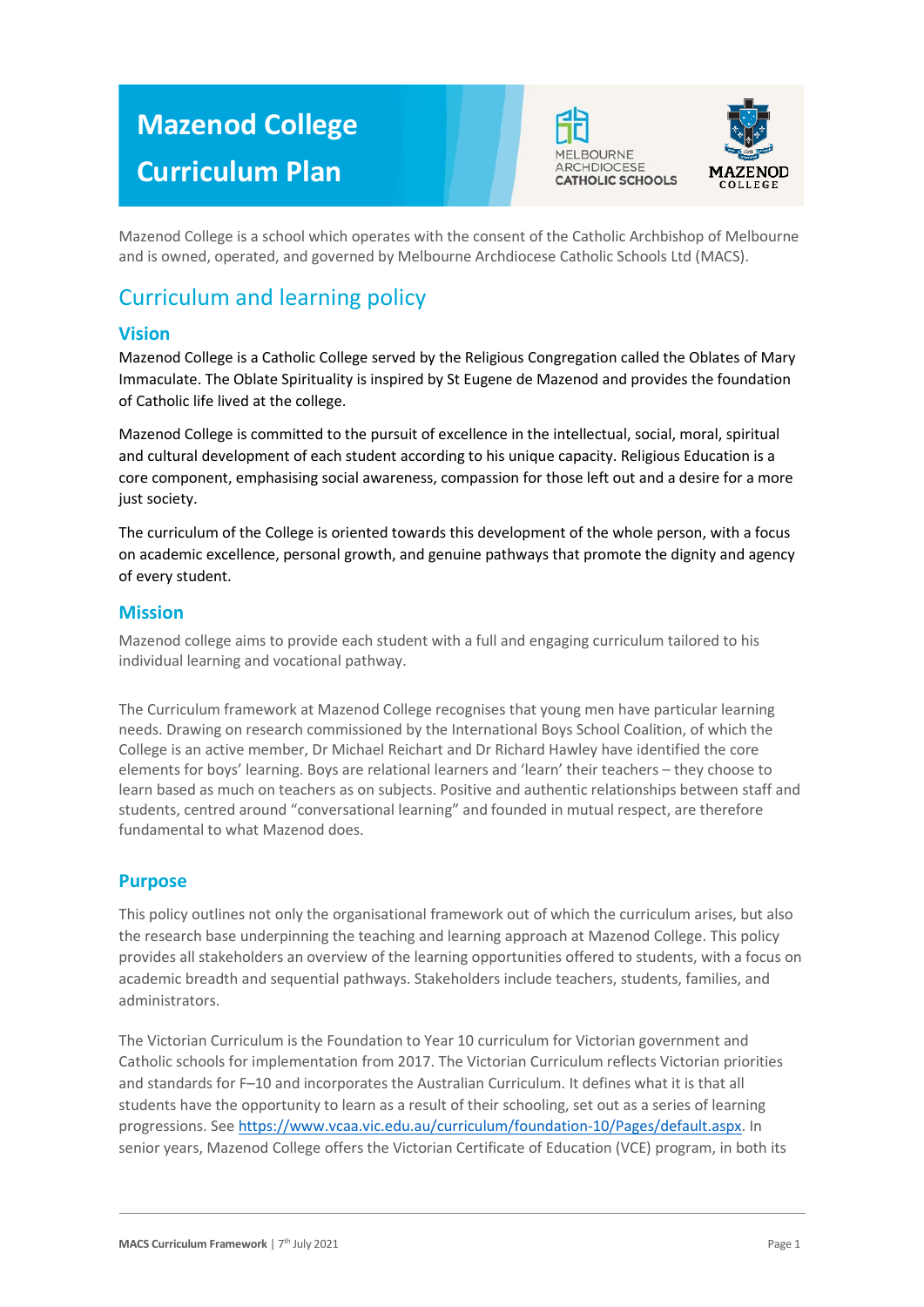ATAR and Vocational pathways. The curriculum at this level is determined by the Victorian Curriculum and Assessment Authority (VCAA).

The Victorian Curriculum F–10 recognises that increasingly, in a world where knowledge itself is constantly growing and evolving, students need to develop, in addition to discrete discipline knowledge and understanding, a set of skills, behaviours and dispositions, or general capabilities, that apply across discipline content and equip them to be lifelong learners able to operate with confidence in a complex, information-rich, globalised world.

The Mazenod College Curriculum Plan has been developed in light of the directions for Catholic education and principles of curriculum from the *Horizons of Hope* education framework: Catholic schools provide an excellent holistic education centred on the students and engaging them in authentic, purposeful learning; and incorporating the philosophy of the Victorian Curriculum F–10, the VCE, and the Religious Education Curriculum Framework.

The curriculum is a statement of the purpose of schooling and defines what it is that all students have the opportunity to learn as a result of their schooling.

#### **Principles**

The principles underpinning this policy are more fully explained in the *Learning at Mazenod* framework for learning and teaching document available on the College Website. This document in summarised in the figure below.



Ultimately, the guiding principles of the Mazenod College curriculum plan are that the curriculum offered to each student:

- Recognises the dignity of the person,
- Provides opportunities for academic excellence,
- Provides a range of pathways appropriate to the individual student,
- Offers a broad range of academic and vocational experiences such that students may discover and develop their skills and interests.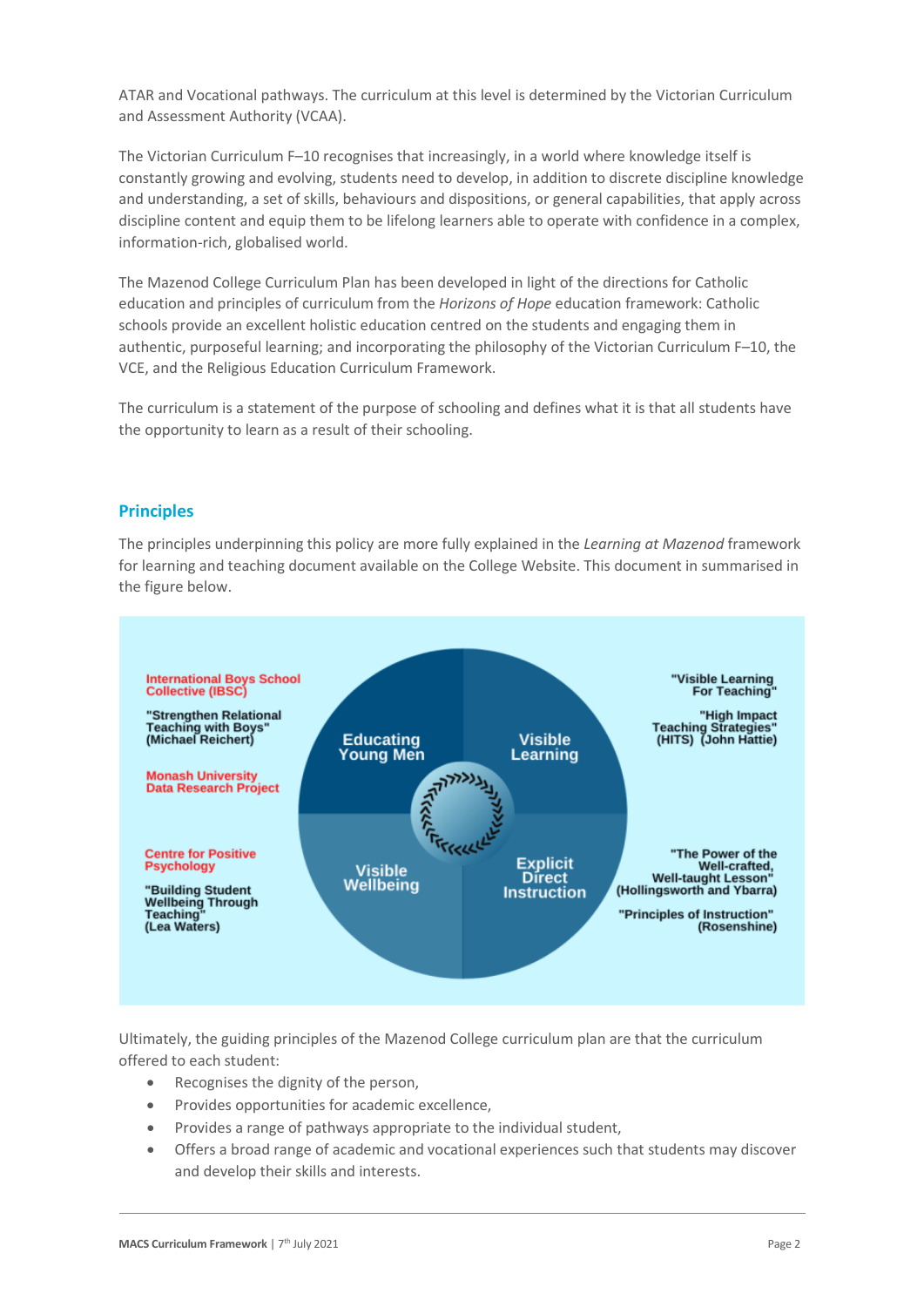## Scope

Our school curriculum defines what students have the opportunity to learn as a result of their schooling at Mazenod College.

As an Oblate school, the Mazenod College curriculum is enriched by the values, beliefs, perspectives and experiences of each member of the learning community when they engage actively with Catholic understandings of the human person. Inspired by St Eugene De Mazenod, Mazenod College teachers and students are encouraged to see themselves and others "through the eyes of God". Our learning community fosters the conditions for students to have a strong voice in the learning pathways they take, allowing them to make decisions about what they need to know and when.

### Implementation

Mazenod College will implement the curriculum by closely aligning subject, unit, and lesson plans to the relevant curriculum frameworks. Furthermore, the College will aim to:

- Maintain close ties with relevant tertiary institutions, vocational bodies, and curriculum authorities to ensure students have exceeded required entrance requirements for future pathways,
- Empower teaching staff to understand and work within the relevant curriculum frameworks through regular professional learning opportunities,
- Encourage staff to be active members of industry associations, VCE marking panels, and other relevant curriculum bodies.

The curriculum is designed and delivered from whole-school to level planning to individual teacher plans. These are created in a collaborative and supported environment. This ensures that a guaranteed and viable curriculum is driving student learning and lifting student outcomes. This process is encouraged and supervised by faculty coordinators under the direction and the Deputy Principal, Learning and Teaching, and the Deputy Principal, Curriculum and Staffing.

### **Curriculum content**

The school implements the Victorian Curriculum in order to provide students with a comprehensive and cumulative curriculum from Foundation to Year 10.

The school's teaching and learning program is the school-based plan for delivering this common set of knowledge and skills in ways that best utilise local resources, expertise and contexts. Information technology is an integral part of our curriculum as a basic tool for learning. Mazenod College will develop strong processes for monitoring student progress and the application of appropriate explicit teaching and intervention strategies. To this end, the College utilises data platforms such as TrackOne, EdQuire, and our Learning Management System (MazCom) to provide real-time data to students, teachers, pastoral administrators, and parents. This process is supported by a team working under the leadership of the Dean of Data, Systems, & Analysis and the Deputy Principal, Learning and Teaching.

Mazenod College also takes inspiration from the *Horizons of Hope* education framework. This framework supports Catholic school communities to engage in dialogue about the distinctive nature of learning and teaching, leading learning and enhancing Catholic identity in our schools. The framework is a living document that has been added to over the years with examples of practice from schools, as well as additional strategy statements in the areas of Leadership, Wellbeing, Diversity and Religious Education.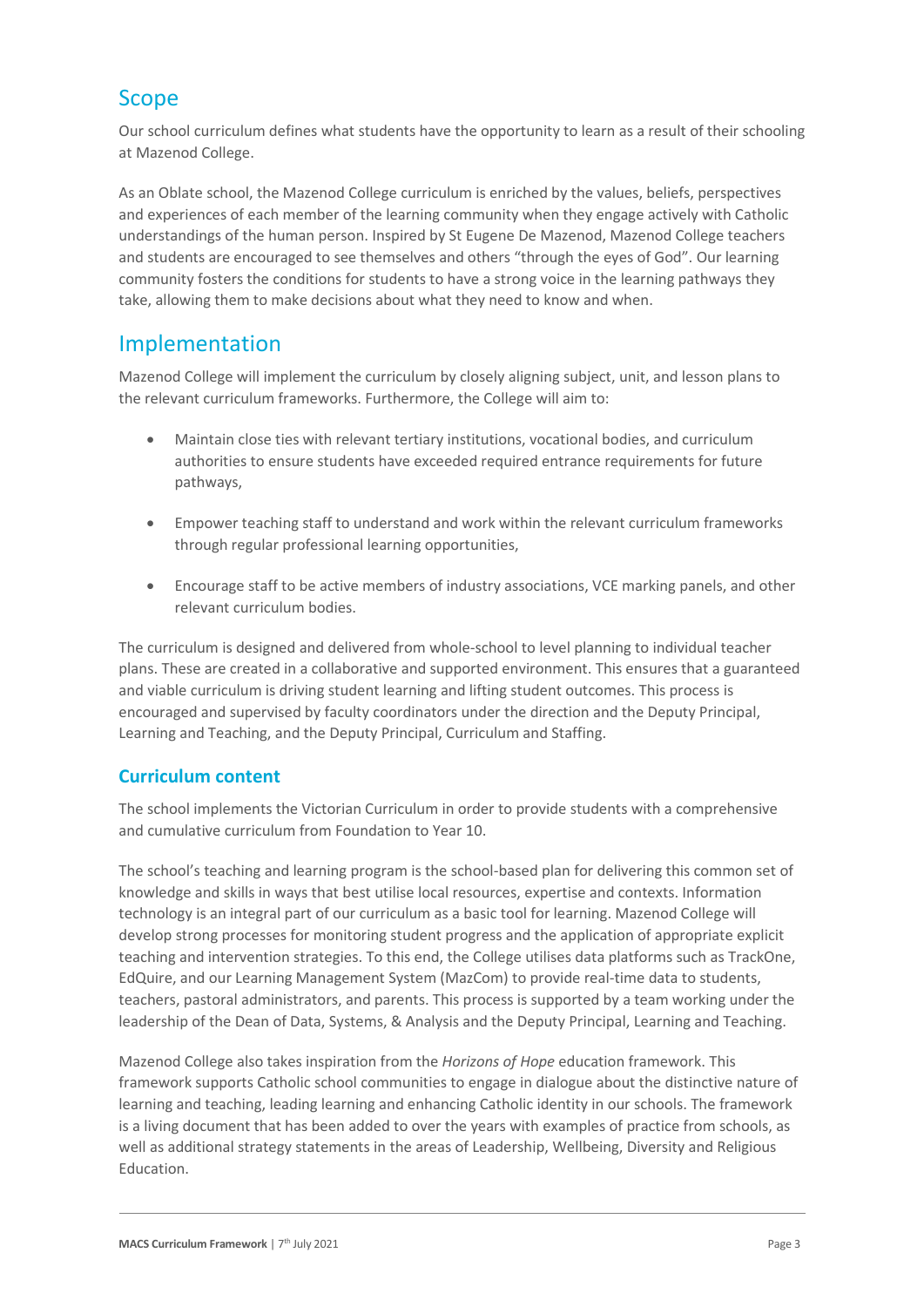Religious Education has a central place in the curriculum at Mazenod College as it reflects our unique character of Catholic identity and focus as a Catholic school in the tradition of the Oblates of Mary Immaculate. The primary source for developing our Religious Education program is the Religious Education Curriculum Framework, developed by our governing body MACS.

In senior years, VCE ATAR students undertake either a sequence VCE Religion and Society or a VCE VET Certificate III in Christian Ministry and Theology. Our VCE Vocational students complete a dedicated religion subject as part of their personal development competencies. This central place of religion in the academic life of our senior students underpins the importance of spiritual and theological development in our curriculum.

### **Whole-school curriculum plan and time allocation**

This brief overview should be read in conjunction with the [College Subject Selection Guide](https://www.mazenod.vic.edu.au/a-faith-centred-education/learning-and-teaching/curriculum-handbooks/) which outlines all subjects in depth.

Mazenod College provides an impressive range of subject offerings at all levels from 7-12. At 7-10 the cores subjects include:

- Religious Education
- English
- **Mathematics**
- Science
- **History**

Core subjects are each allocated between 140-200 minutes of class time per week depending on timetable and year level requirements.

In addition, in Years 7-10 students are offered subjects from the following disciplines:

- Visual Arts
- Performing Arts
- Design Technologies
- Digital Technologies
- Commerce
- Physical Education
- Languages (Japanese, Italian, and Chinese Mandarin)
- Humanities
- **Music**
- Careers Investigations

In senior years, Mazenod College offers a full range of 37 VCE and VET subject offerings and a full range of foundational subjects. These are organized into 18 pathways that students can adopt or adapt to their own educational needs. Again, readers are directed to th[e College Subject Selection Guide](https://www.mazenod.vic.edu.au/a-faith-centred-education/learning-and-teaching/curriculum-handbooks/) for regularly updated information on this expanding list of subject offerings.